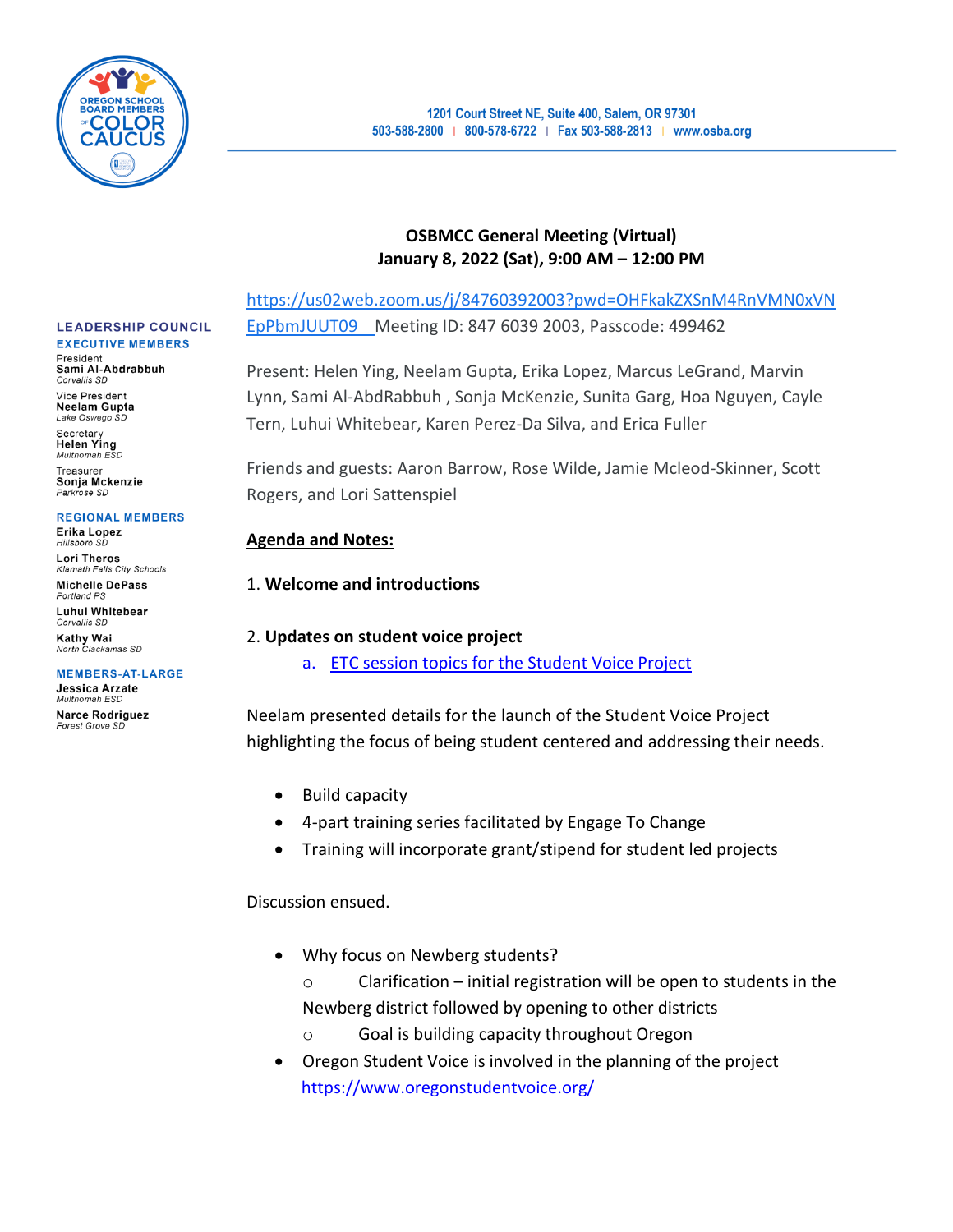- What about a focus on building infrastructure?
- What do we do to impact the power structure?
- Could we also put forth training on how the education structure is set up and truly promote student voice and those of the underrepresented voices?
- Lane ESD has a Youth Equity Council and when/if there is more capacity (or if we could partner to add resources to expand the project). Rose Wilde would love to help connect when the time is right. She will share this project with the Lane ESD board and their Youth Equity Council, and follow this project to see what they can learn from it (and partner/expand when ready)
- A local nonprofit is advocating for the adoption of a specific racial harassment policy - they developed this overview that is very thorough. It is a BIPOC and LBGTQ+ led group called the Education Justice Action Team - it is based on the policy adopted by the Junction City School District and incorporates restorative justice  [https://www.canva.com/design/DAEx0kRjKY8/7](https://www.canva.com/design/DAEx0kRjKY8/7-ukaJMeRZ6pLwAK4iMk3w/view?utm_content=DAEx0kRjKY8&utm_campaign=designshare&utm_medium=link&utm_source=publishsharelink) [ukaJMeRZ6pLwAK4iMk3w/view?utm\\_content=DAEx0kRjKY8&utm\\_ca](https://www.canva.com/design/DAEx0kRjKY8/7-ukaJMeRZ6pLwAK4iMk3w/view?utm_content=DAEx0kRjKY8&utm_campaign=designshare&utm_medium=link&utm_source=publishsharelink) [mpaign=designshare&utm\\_medium=link&utm\\_source=publishsharelin](https://www.canva.com/design/DAEx0kRjKY8/7-ukaJMeRZ6pLwAK4iMk3w/view?utm_content=DAEx0kRjKY8&utm_campaign=designshare&utm_medium=link&utm_source=publishsharelink) [k](https://www.canva.com/design/DAEx0kRjKY8/7-ukaJMeRZ6pLwAK4iMk3w/view?utm_content=DAEx0kRjKY8&utm_campaign=designshare&utm_medium=link&utm_source=publishsharelink)
- How do we expand and do the same for students in the southern region and the gorge region?
- How do adults move out of the way and truly elevate the student voice?
- How do we truly elevate student voice to influence school board policy?
- There is potential with this Student Voice project to activate, support and provide training to students around the state - to empower their voices
- This work of the caucus is an extension of OSBA
- How do we ensure students are not traumatized through the process?
- Could we do a film project to capture stories from students and have that as a resource for a training for OSBA?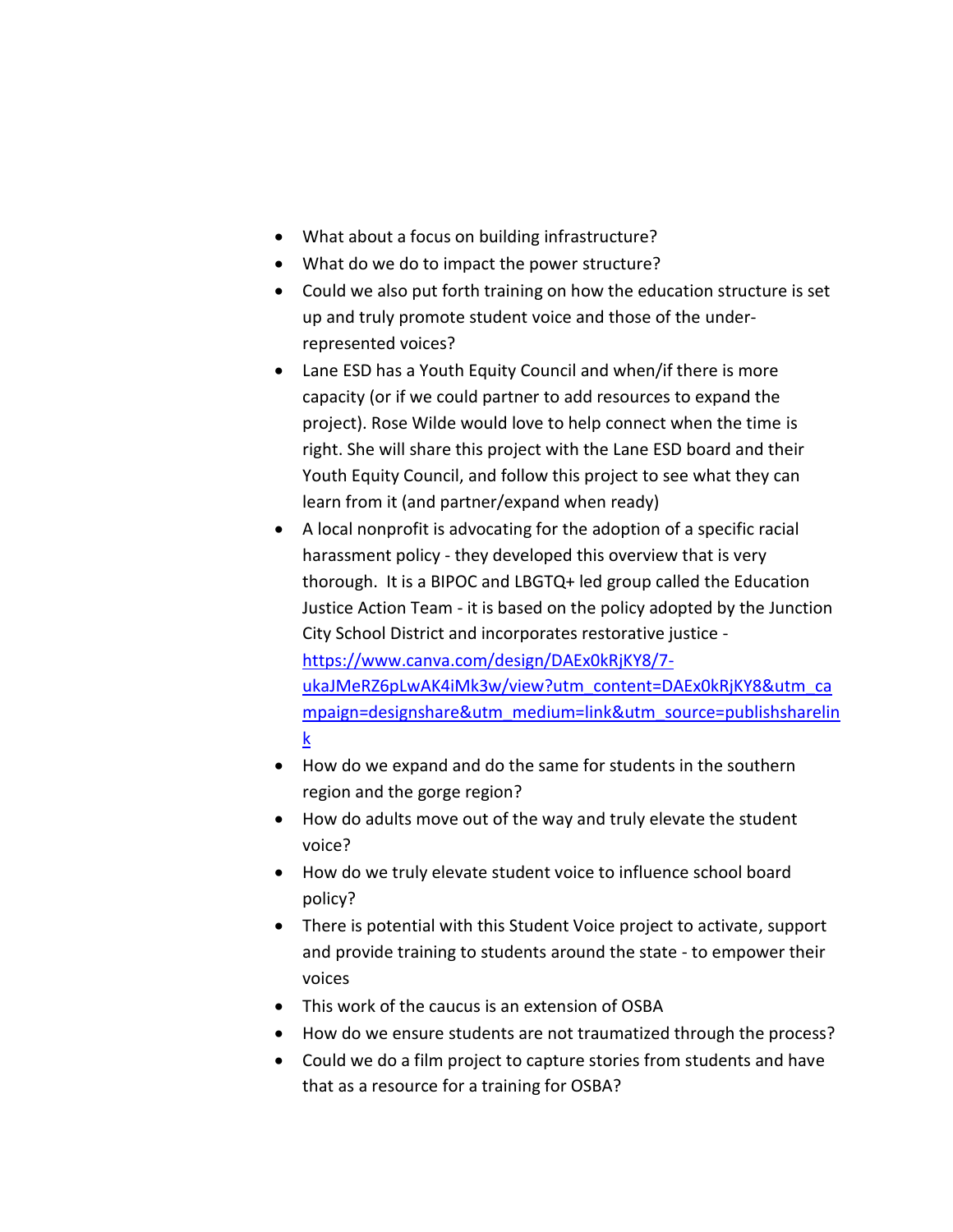• Thoughts about parent engagement as well? Parent permission? Information being shared with parents? Neelam will connect with Oregon Student Voice to see how and what they do in that regard

## **Please contact Neelam for further input, questions, and comments**.

## **3. Updates on topics covered at the January 3rd OSBA board meeting with Governor Brown**

- a. Omicron variant and its impact in schools
	- i. Local control
- b. School board members and safety
	- i. Governor Brown asked the State Safety Task Force to address this concern
- c. Asked for additional resources for school districts in response to the Omicron variant, i.e. masks that are more protective

# **4. High level overview on short legislative session advocacy opportunities for the caucus**

Lori from OSBA provided a high-level overview about the session and how to advocate.

- a. Two LPC positions are still open
	- i. North Coast and Multnomah County
- b. OSBA is championing 3 bills
	- i. Senate bill 334 the Caucus' Student Voice Project in spot on
	- ii. The Protecting superintendents act
	- iii. Wildfire bill is slated to be brought back as well
- c. Lori and Richard will be reaching out to Sami to coordinate advocacy
	- i. Attend the sessions and testify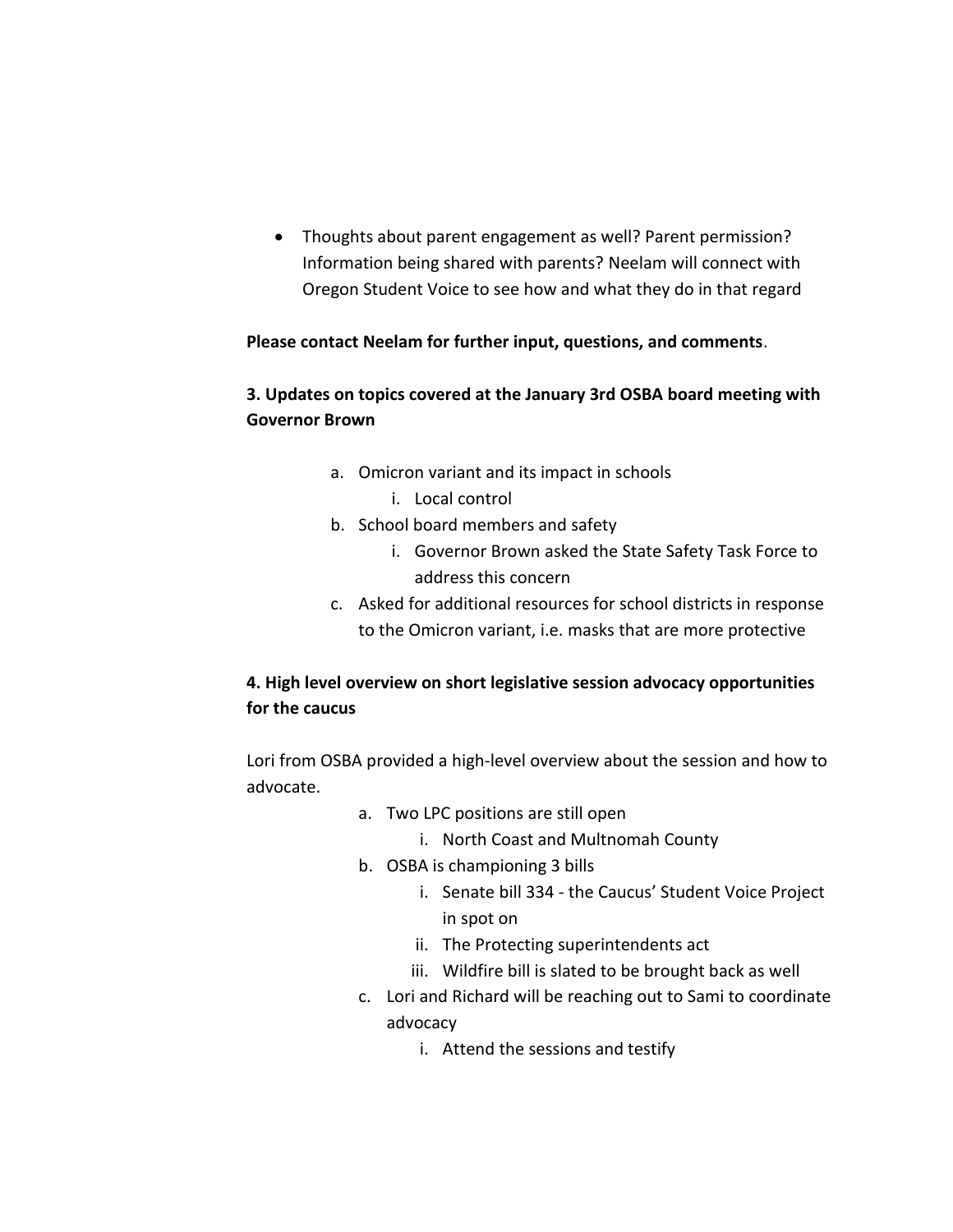- d. LPC has put together a work plan and a focus is to get engagement from more board members and be more inclusive
	- i. [http://www.osba.org/About-](http://www.osba.org/About-OSBA/Legislative_Policies.aspx)[OSBA/Legislative\\_Policies.aspx](http://www.osba.org/About-OSBA/Legislative_Policies.aspx)
- **5. Concerns of school board member candidate addresses being made public in the election process**

Discussion ensued:

- $\triangleright$  Colt Gill sent an email but the links were not helpful in addressing the concerns
- ➢ State legislation?
- ➢ Collect testimonies from current board members?
- ➢ Organize a group of representatives for all counties?
- $\triangleright$  What about listing the counties that do and do not share addresses to point out the inconsistencies? Rose would be happy to go through each county website to see what the current practice is. (It could build momentum to support a state level solution).
- $\triangleright$  There is a county clerk group that we should talk with
- ➢ OSBA to facilitate voices before the state legislature?
- $\triangleright$  Do both, collect stories and determine who is willing to appear and testify before the state legislature?

## **Action steps**

- **Work with county clerks to determine inconsistencies Rose will take the lead**
- **Collect stories from board members Lu will take the lead**
- **6. Open discussion**

Karen shared about a Women Superintendent Report webinar